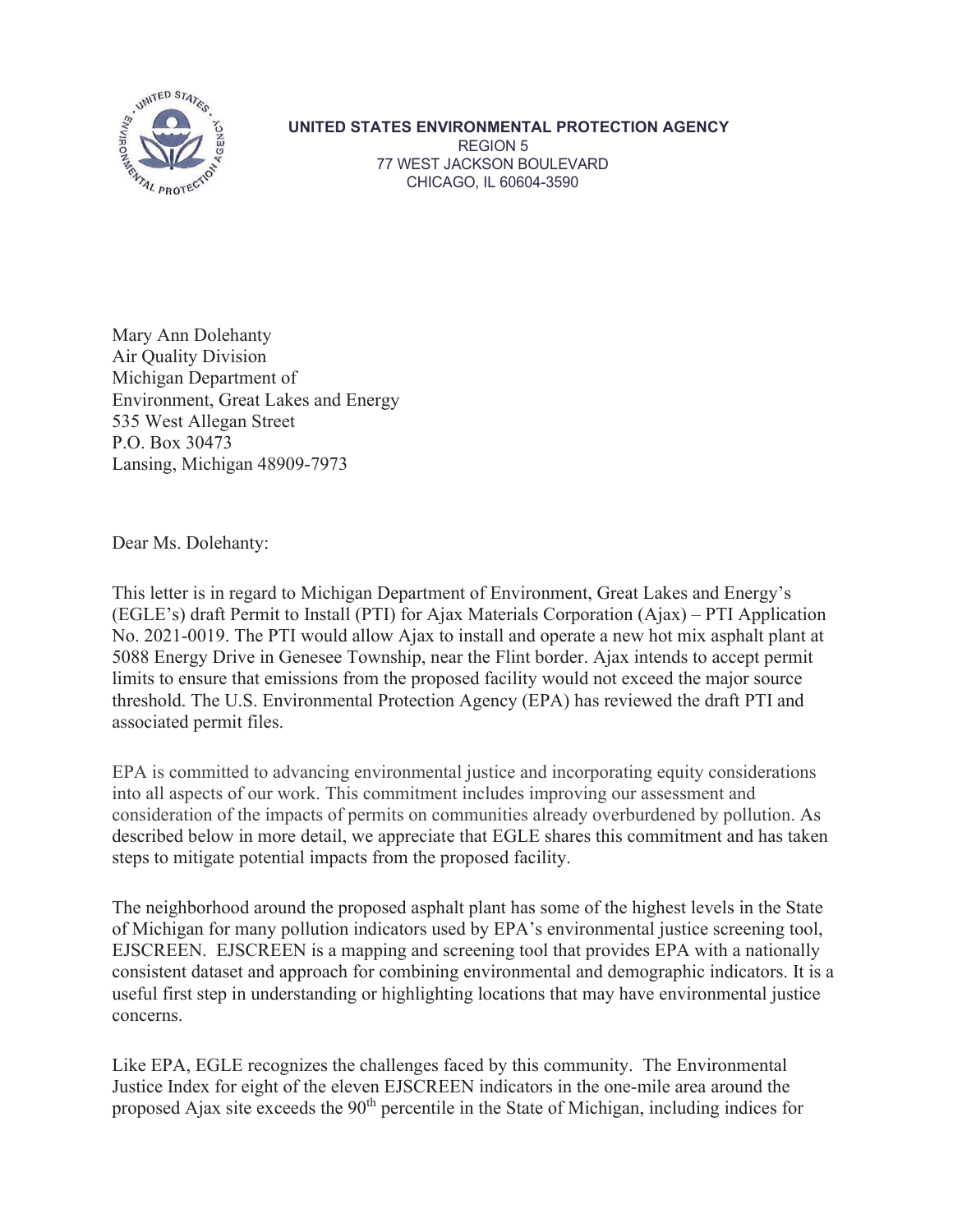particulate matter of less than 2.5 microns in diameter, ozone, air toxics cancer risk, respiratory hazard, lead paint, Superfund proximity, hazardous waste, and wastewater discharge. The population of the people who live in the area around the proposed asphalt plant is disproportionately low income, people of color, and includes persons with limited English proficiency. The proposed Ajax site is in an area that is already heavily populated by industrial facilities along Dort highway and is in close proximity to residential housing and community centers.

EPA acknowledges the work EGLE has already undertaken on this permitting action, work that may go beyond what is usually required in Michigan for issuing a minor source air pollution control construction permit. EGLE required the applicant to conduct dispersion modeling for multiple air pollutants, including toxic cancer-causing compounds, to assess the potential impacts of this air pollution permit. EGLE has provided an extended opportunity for public comment, held both a virtual information session and hearings, and an in-person comment session, as part of its enhanced public outreach efforts to the community. EGLE also accepted comments via regular mail, voicemail, email, and in-person.

Our concerns, comments, and recommendations are included in the attachment to this letter. We highlight a few key comments here. First, because the proposed site for the Ajax facility is in an area with identified air quality concerns in EJSCREEN, EPA recommends a cumulative analysis of the projected emissions from all emission units at the proposed facility, fugitive emissions from the proposed facility, and emissions from nearby industrial facilities, to provide a more complete assessment of the ambient air impacts of the proposed facility on this community. Next we strongly encourage EGLE to assess the use of opacity cameras and other practically enforceable continuous compliance measures to assure that Ajax is meeting its permitted limits and following industry best practices. We also recommend that if the proposed asphalt plant is permitted, data regularly generated by Ajax to comply with the permit be made publicly available on an easily accessible website. The transparency of such data will promote public engagement and help build trust among all stakeholders.

Finally, because of the environmental conditions already facing this community, and the potential for disproportionate impacts, the siting of this facility may raise civil rights concerns, so it is important that EGLE assess its obligations under civil rights laws and policies. We understand that EGLE requested Ajax to consider alternative sites for this asphalt plant, but that the company declined to do so. Any of the additional analyses EPA is recommending may provide additional information in support of EGLE's evaluation of whether the proposed construction will cause adverse and disproportionate impacts for nearby residents. If so, we encourage the company, EGLE, and local authorities to consider again whether construction at an alternative site would avoid the potential for such impacts. We further encourage Ajax and EGLE to engage with the local community to address community concerns that may not be within the scope of the air permit.

Thank you again for the opportunity to work with you on this draft permit. EPA remains committed to working together with EGLE to address our shared environmental priorities,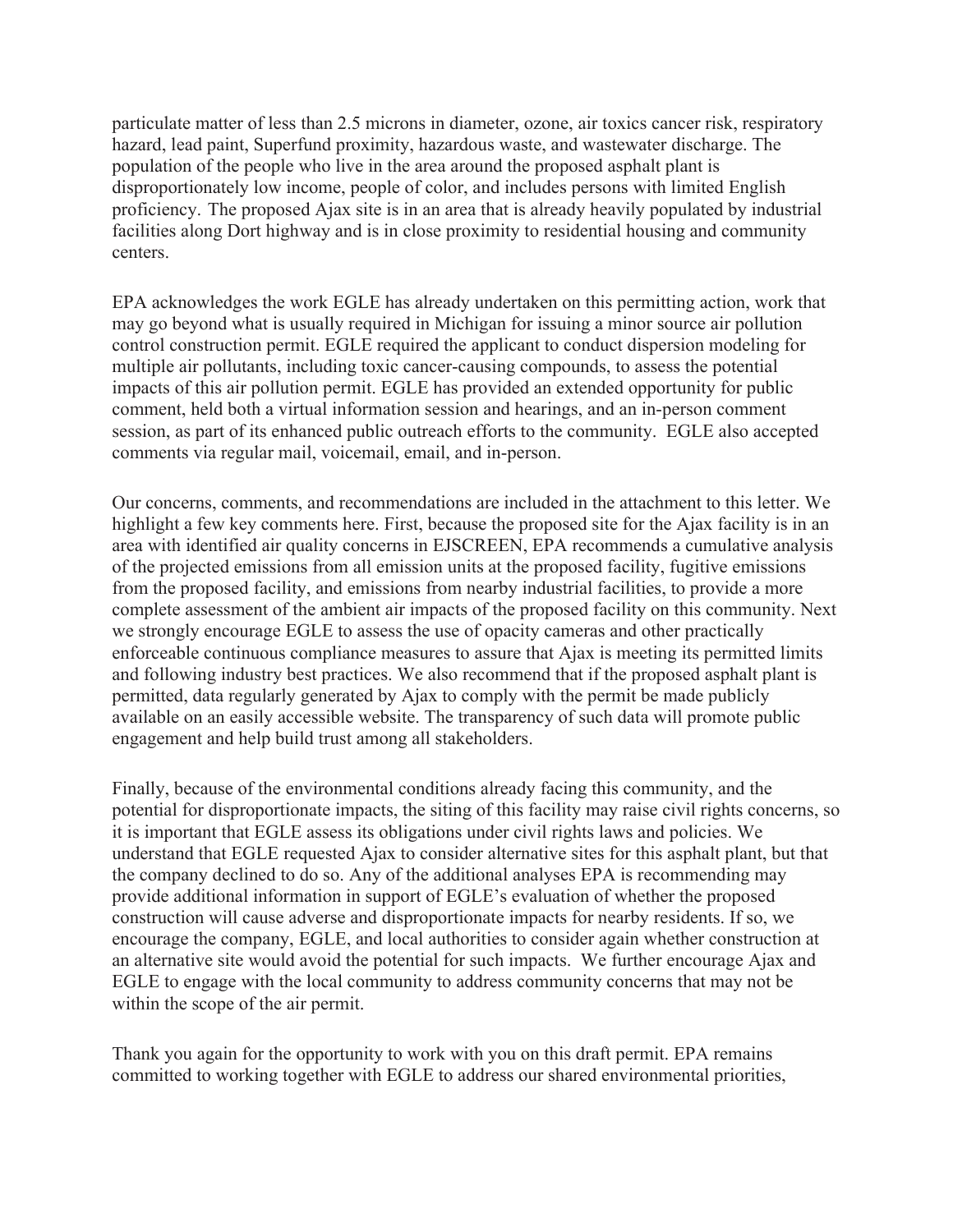advance equity, and reduce potential environmental and health impacts on communities such as this one.

Sincerely,

Cheryl L. Newton Acting Regional Administrator

Enclosures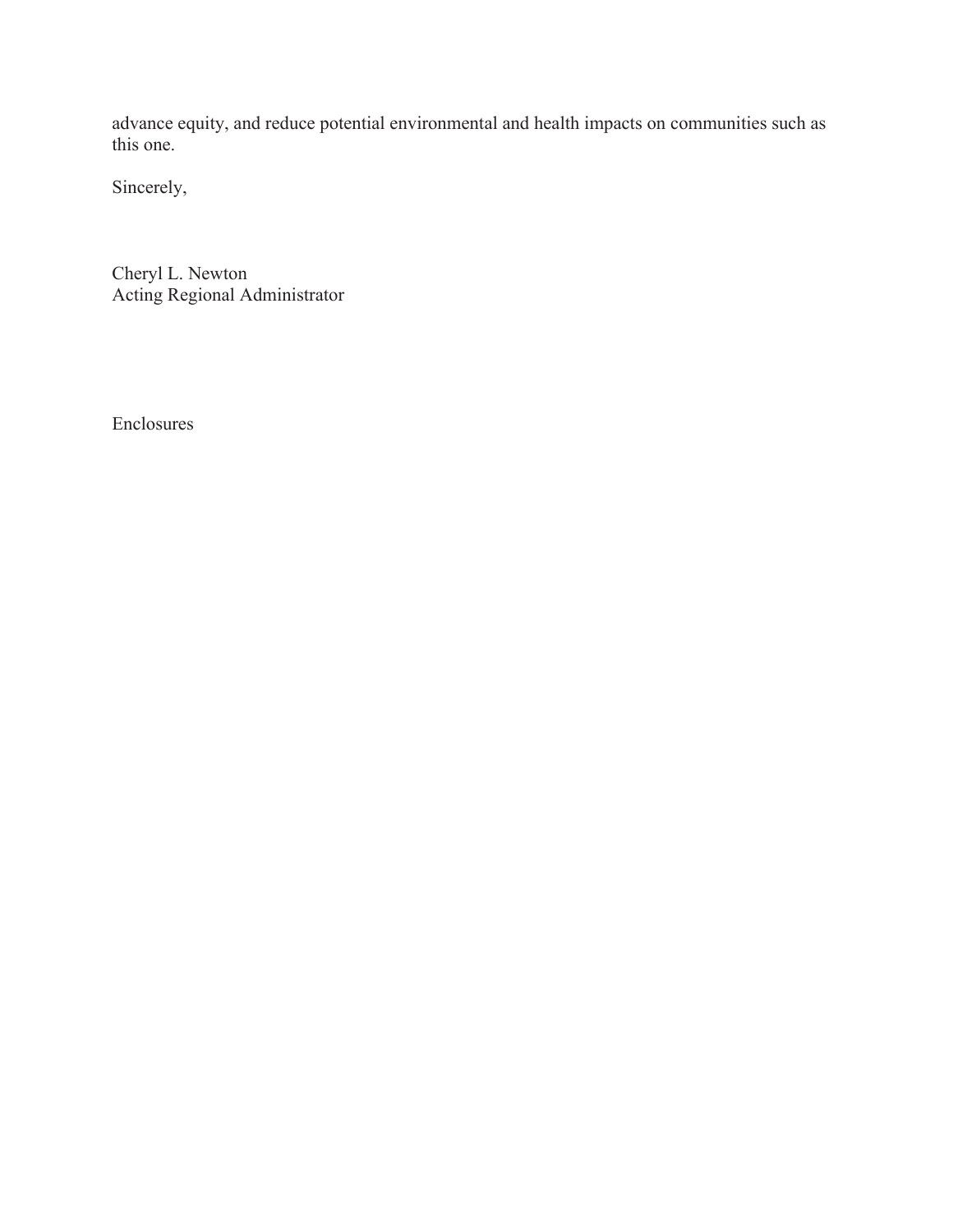## **Detailed Permit Comments Ajax Materials Corporation PTI APP-2021-0019**

EPA has reviewed the draft PTI and associated permit files, including the technical fact sheet and permit application materials made available by EGLE during the public comment period, and has the following comments and recommendations:

- 1. We recommend that you evaluate whether additional nearby stationary sources and fugitive sources from the proposed facility should be included as part of the air quality modeling EGLE has required for this permit. The cumulative impacts analysis only considered the impacts associated with the proposed project. Neither nearby sources nor fugitives from the proposed facility were included in the modeling. We observe that Ajax is proposing to construct in an area where other stationary sources are already located and may be impacting the local community. Additionally, the toxic air contaminant (TAC) modeling does not consider all sources of stack and fugitive emissions. We recommend this analysis include an assessment of whether the source-wide TAC emissions from both fugitive and non-fugitive sources exceed EGLE's initial threshold screening level (ITSL) or initial risk screening level (IRSL).
- 2. 40 CFR 60.92(a)(2) establishes an opacity requirement applicable to each hot mix asphalt facility. This opacity requirement does not appear within the draft permit. EGLE should include the necessary opacity limit in the permit and incorporate opacity testing requirements consistent with 40 CFR 60.93. To ensure ongoing compliance and practical enforceability of this limit, EGLE should also establish a periodic (at least quarterly) opacity testing requirement applicable to the affected facility.
- 3. EUHMAPLANT Special Condition (SC)  $V \cdot 2 V \cdot 4$  lists the general test methods Ajax is to use to ensure compliance with the applicable permit conditions. The current draft permit only contains general citations to the appendices containing relevant test methods for Parts 60, 61, and 63. We recommend that EGLE specify in the permit the particular test method protocols for each pollutant that Ajax will be using to ensure compliance once the facility is constructed and operating. The permit can include a provision that requires EGLE approval of the test plan submitted by the permittee prior to testing, but approval of modifications to EPA test methods, as found in the appendices to Parts 60, 61, and 63, can only be done by EPA. EPA is available to assist EGLE in determining the appropriate test methods for each pollutant in order for Ajax to ensure compliance with the permit limit conditions.
- 4. EUHMAPLANT SC V.5 requires particulate matter testing pursuant to 40 CFR Part 60 Subparts A and I. Although this condition incorporates the testing required by the federal requirement, permit condition SC V.5 does not require periodic testing to determine compliance with the particulate matter emission limit in 40 CFR 60.92. To ensure ongoing compliance with the emission limit and improve enforceability of the NSPS Subpart I PM limit, we request that the permit include periodic PM testing performed according to the procedures included within 40 CFR 60.93.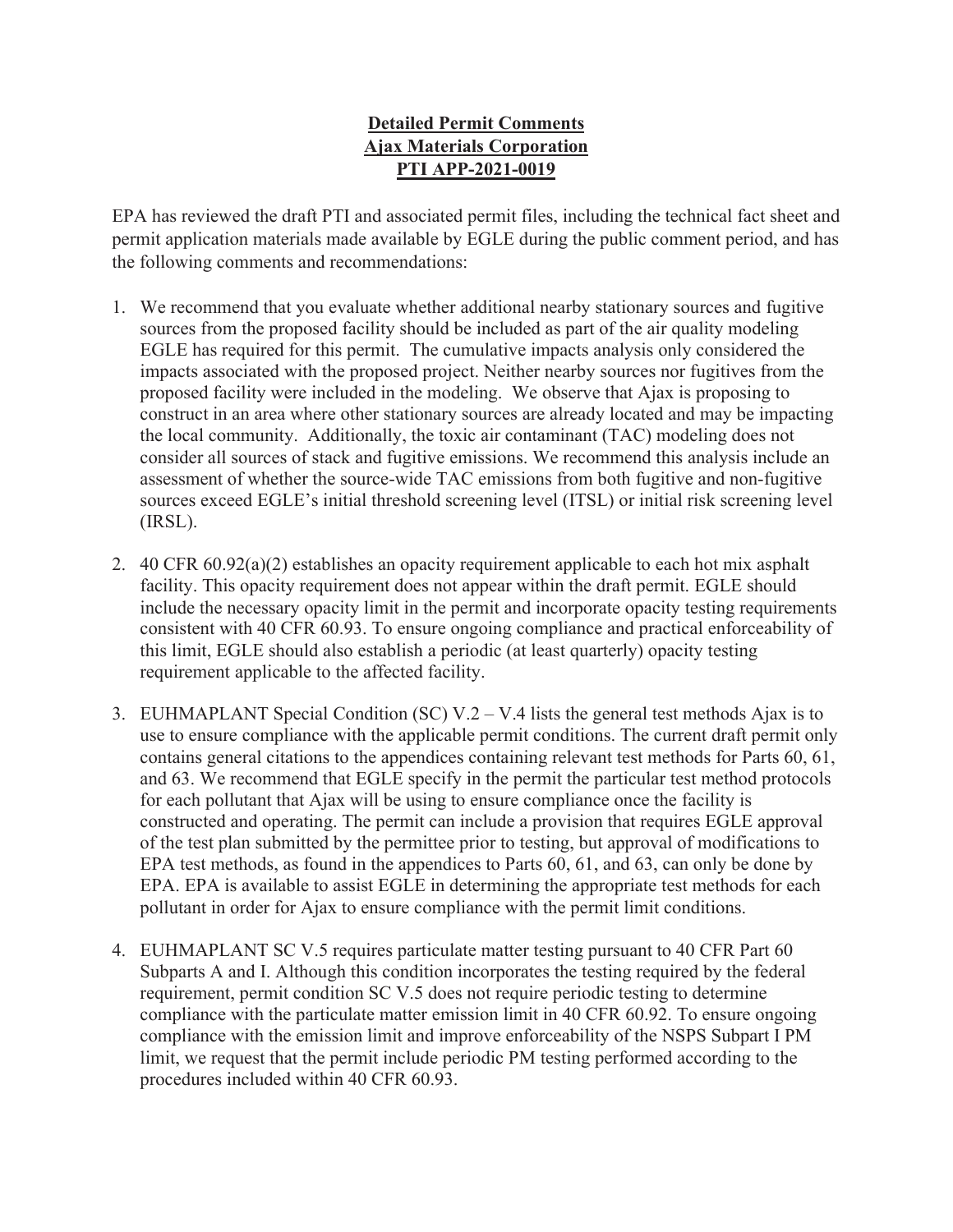- 5. FGFACILITY SC I.3 and I.4 contains facility-wide general limits on hazardous air pollutants (HAPs) for individual and aggregate HAPs of less than 8.9 and 22.5 tons per year, respectively, on a 12-month rolling average. The monitoring and recordkeeping requirements for these conditions (FGFACILITY SC VI.2) only state that the permittee is required to use emission calculation records to ensure compliance with the limits. We request the permit specify the methodology Ajax will use to demonstrate compliance with the HAP limits, and that the permit record include an explanation of how this methodology will ensure that HAP emissions remain below the major source threshold.
- 6. EUHMAPLANT SC V.1 and V.2 requires the permittee to verify via stack testing carbon monoxide (CO) and toxic air pollutant emissions upon EGLE's request. This condition does not require periodic testing to determine compliance with the hourly CO emission limit established in SC I.8, nor does it require periodic testing to determine compliance with the air toxics emission limits established in SCs I.14 through I.25. We request that you require periodic testing to determine compliance with the emission limits in SCs I.8 and I.15 through I.25. Periodic testing would help ensure that the source is complying with its CO and air toxics emission limits, which improves the practical enforceability of each limit and further ensures that the local community is not subjected to emissions exceeding the corresponding limit.
- 7. EUHMAPLANT SC V.3 requires a one-time test to verify  $PM<sub>10</sub>$ ,  $PM<sub>2.5</sub>$ , NOx, and lead emissions from the plant. EUHMAPLANT SC V.4 is a similar requirement that applies when the source combusts recycled used oil (RUO) and includes testing for  $SO_2$  emissions. It is not clear whether a one-time test ensures that each emission limit is enforceable as a practical matter, however, as it is unclear whether emissions vary over time or with the type of asphalt being produced or fuel being combusted, suggesting that periodic testing may be appropriate to ensure ongoing compliance with each limit. We request that you revise SC V.3 and V.4 to require periodic testing to better ensure that the  $PM_{10}$ ,  $PM_{2.5}$ , NOx, lead, and SO<sub>2</sub> emission limits are enforceable as a practical matter. For any pollutant where EGLE determines onetime testing is sufficient, we request that EGLE provide justification as part of the permit record.
- 8. EUYARD SC I.2 restricts all visible emissions from the pile when winds are below 12 miles per hour (mph) and limits opacity to 20% when winds exceed 12 mph. Since the modeling analysis relies on a windspeed threshold that exceeds approximately  $11.50$  mph,<sup>1</sup> we recommend that you revise this condition to apply to winds that are below 11.50 mph. Also, the draft permit does not require the permittee to perform periodic visible emissions monitoring when winds are below 12 mph nor to quantify opacity when winds are at least 12 mph. To ensure ongoing compliance with the visible emissions requirements and to ensure practical enforceability of the opacity limit, we request that you incorporate periodic visible emissions monitoring and periodic opacity monitoring to evaluate and quantify fugitive dust emissions.
- 9. The fugitive dust control plan in Appendix A requires the permittee to maintain piles to prevent fugitive dust consistent with EUYARD SC I.1 (see Appendix A, condition 7.b). As

 $1\,5.14 \text{ m/s} \approx 11.50 \text{ mph.}$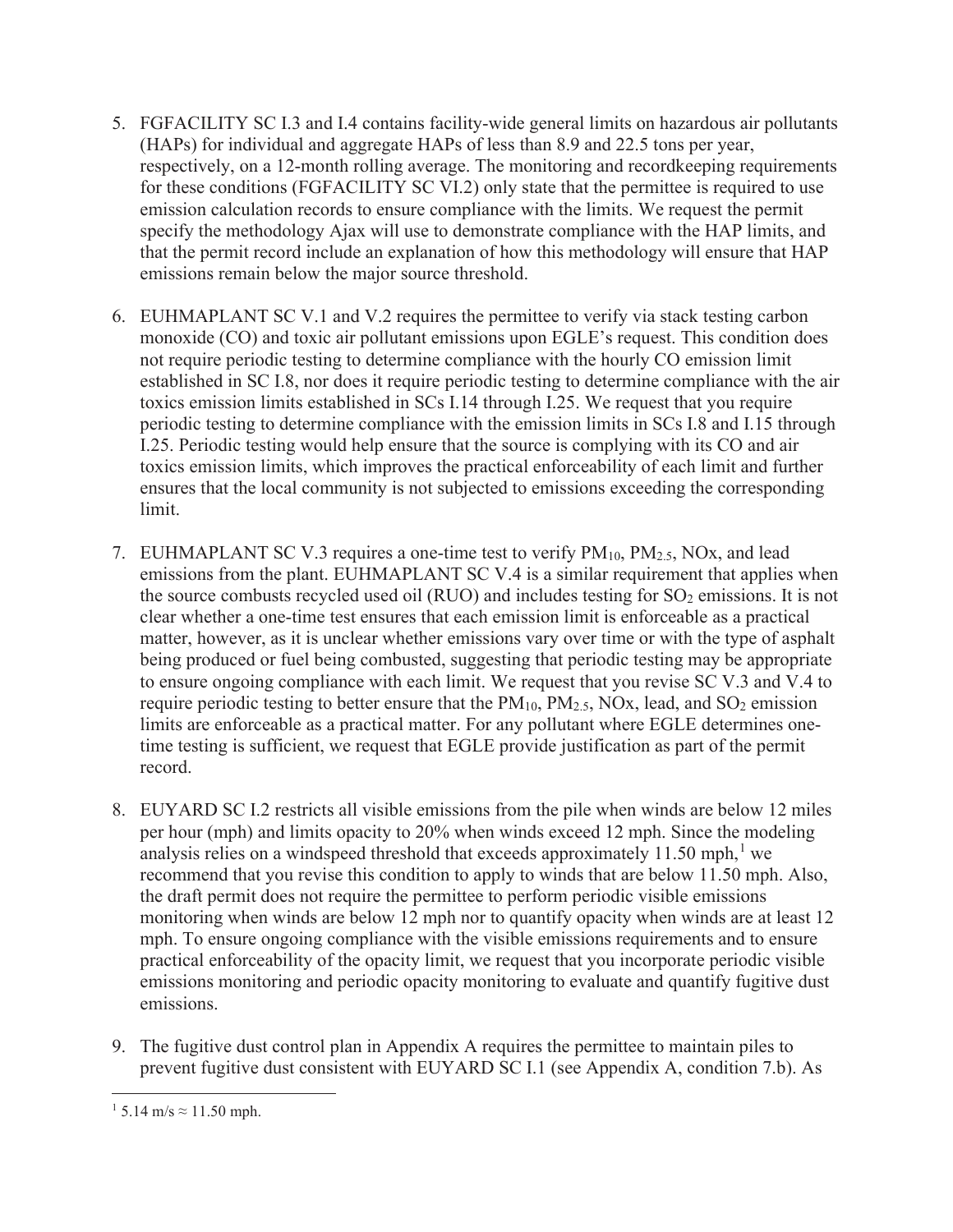written, it is unclear what fugitive dust control measures will be implemented to prevent fugitive dust emissions from the pile. EUYARD SC I.1 appears to apply to all roads and unpaved travel surfaces, not the piles. To ensure the enforceability of the fugitive dust control plan and SC III.1, we request that you specify the measures that will be employed to control fugitive dust from the mineral aggregate piles. We request that you require each material storage pile to be covered or enclosed to mitigate potential fugitive dust emissions. In addition to reducing fugitive particulate emissions, covered piles may also require less water to control fugitives, potentially reducing the amount of fuel required to dry aggregate and other materials to specification. For any uncovered piles, we request that you specify the conditions which require the application of water or other chemical wetting agents or other methods that may be required to control fugitive emissions. For active piles, we request that the fugitive dust control plan specify the measures the permittee will employ to minimize fugitive dust emissions. Once these control measures have been identified, the fugitive dust control plan should be updated to require recordkeeping to ensure any fugitive dust control measures have been implemented.

- 10. EUYARD SC IV.1 requires the applicant to monitor wind speeds to determine compliance with the applicable visible emissions requirement in SC I.2. However, neither the fugitive dust control plan in Appendix A nor the draft permit section EUYARD require the permittee to implement fugitive dust control measures when winds are measured at or above 12 mph. To ensure fugitive dust is minimized when winds are above 12 mph and to better ensure compliance with the opacity limit in SC I.2, we request that you require the implementation of fugitive dust control measures when measured winds exceed 12 mph. We further recommend implementing fugitive dust control measures when measured winds are near, but do not exceed, 12 mph to mitigate potential fugitive dust emissions and further ensure compliance with the opacity limit.
- 11. The  $PM_{10}$  and  $PM_{2.5}$  modeling analyses consider one year of meteorological data instead of five years and considers emissions from the larger pile when winds for a particular hour exceed 5.14 m/s (approximately 11.50 mph). We are concerned that the applicant's modeling analysis may underestimate ambient particulate impacts associated with this project. We recommend reevaluating the modeling analysis to ensure that the project's ambient PM<sub>10</sub> and PM<sub>2.5</sub> impacts are not underestimated.
- 12. EUHMAPLANT SC V.1 requires the permittee to verify and quantify odor emissions upon EGLE's request. We recommend that EGLE evaluate whether recurring odor emission testing is appropriate pursuant to R 336.2001(1)(c). Recurring odor emission testing would allow EGLE to better determine compliance with R 336.1901 and more readily address the local community's potential odor concerns.
- 13. We recommend that EGLE consider whether it has the authority or discretion to include in the permit a requirement that the results of recurring compliance testing be made available to the public on an easily accessible website. The public posting of, e.g., the results of odor and opacity testing, virgin aggregate/RAP continuous monitoring (required by EU HMAPLANT SC VI.2), particulate and HAP emission testing, and wind speed measurements (required by EU HMAPLANT SC VI.1), would ensure transparency for the affected community.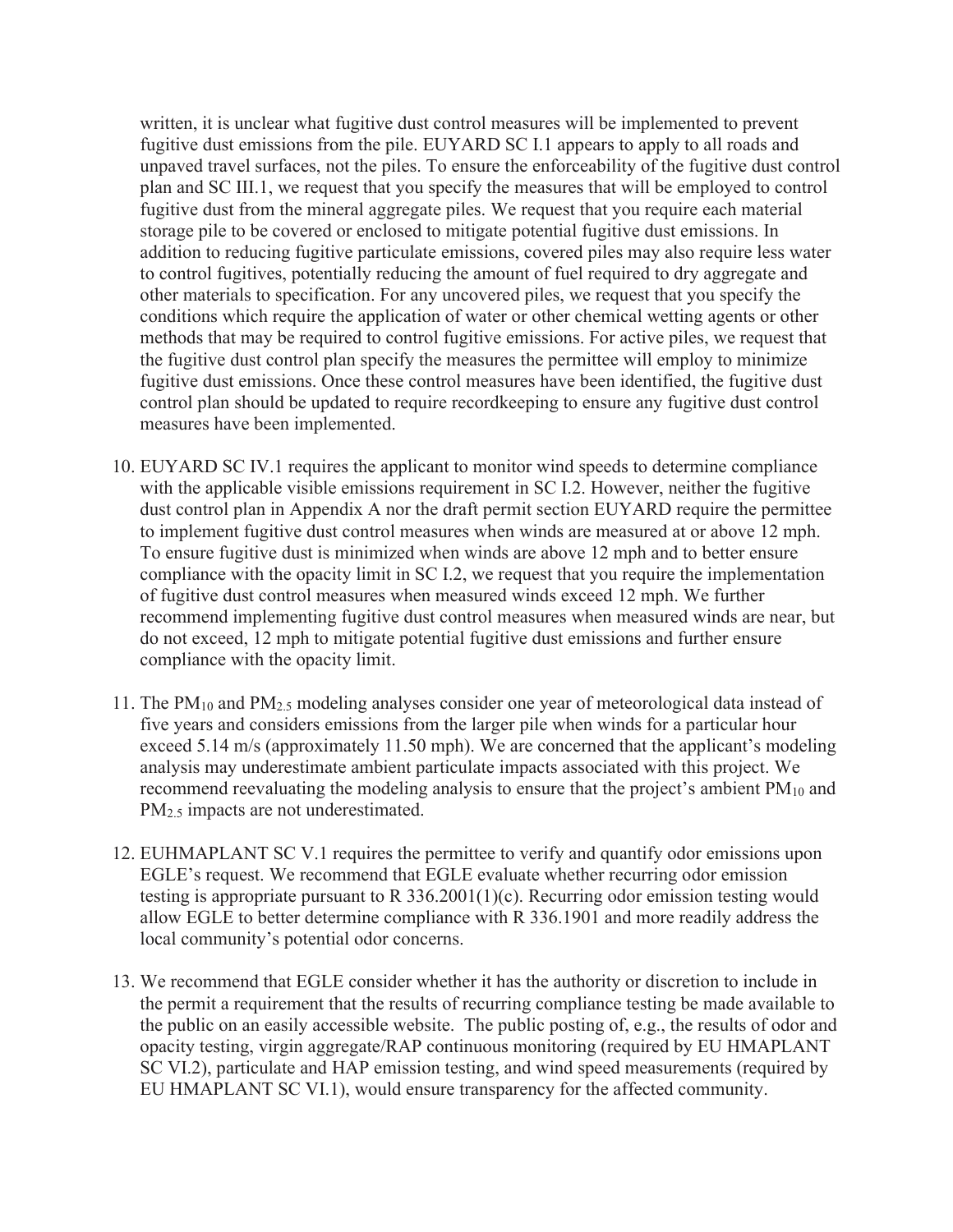- 14. Additional justification should be provided in the permit record to support the air quality analysis and the applicant's use of wind speed thresholds as it applies to the storage pile. Although the applicant cites Wisconsin's Air Dispersion Modeling Guideline as support, we note that Wisconsin's guideline does not provide justification for the approach and is nonbinding on other air permitting authorities. EGLE, as the air permitting authority for this action, has the discretion and authority to request certain air quality analyses for minor NSR permit applications. Michigan's R 336.1241, a requirement approved into Michigan's state implementation plan, requires EGLE to follow procedures and measures listed in the *Guideline on Air Quality Models* at 40 CFR Part 51 Appendix W (Appendix W). In addition to establishing certain requirements and recommendations applicable to NAAQS compliance demonstrations, Appendix W Section 1.0 encourages the use of sound scientific judgment in an air quality analysis and considers the judgment of meteorologists, scientists, and analysts essential. For this permit action, the analysis EGLE conducted and the judgment it exercised as part of the decision-making process should be fully documented within the permit record. Should EGLE choose to allow this approach for any proposed pile, the approach should be evaluated on a case-specific basis that is well documented within the permit record.
- 15. For all pollutants, the dispersion modeling conducted for this permit relies on one year of National Weather Service (NWS) meteorology collected from Bishop International Airport. Appendix W Section 8.4.2(e) recommends acquiring enough meteorological data to ensure that worst case meteorological conditions are adequately represented in the model results and requires the use of 5 years of representative NWS data. We request that you conduct the criteria pollutant and TAC analysis using 5 years of meteorological data. We recognize that R 336.1241 provides EGLE discretion to allow the use of only 1 year of NWS data for nonmajor PTIs.<sup>2</sup> The PM<sub>10</sub> and PM<sub>2.5</sub> analyses restrict the hours that the pile may emit fugitives based on hourly wind speeds, suggesting that a larger meteorological database may be necessary to capture worst case meteorological conditions. The TAC analysis may also be improved to capture worst case meteorological conditions that may not be present in one year of NWS data. Modeling based on 5 years of meteorological data increases the likelihood that the worst-case meteorological conditions are considered as part of this analysis and would be consistent with NAAQS analyses conducted for other regulatory purposes.
- 16. Dispersion modeling for particulate emissions relies on a critical wind speed threshold of approximately 11.50 mph for the purpose of considering fugitive emissions from the pile. From information included in the permit record, it appears that the applicant analyzed the daily fastest mile and daily surface friction velocity. However, it is unclear whether the analysis considers hourly wind speeds and sub-hourly gusts. It is not clear whether the modeling excludes emissions from the pile during hours where gusts exceed the critical wind speed threshold. AP-42 Section 13.2.5.2, a document cited by the applicant, suggests that "estimated emissions should be related to the gusts of the highest magnitude" and that "peak

<sup>&</sup>lt;sup>2</sup> R 336.1241 states in relevant part that "[...] the demonstration may be based on the maximum ambient predicted concentration using the most recent calendar year of meteorological data from a representative national weather service [...] station."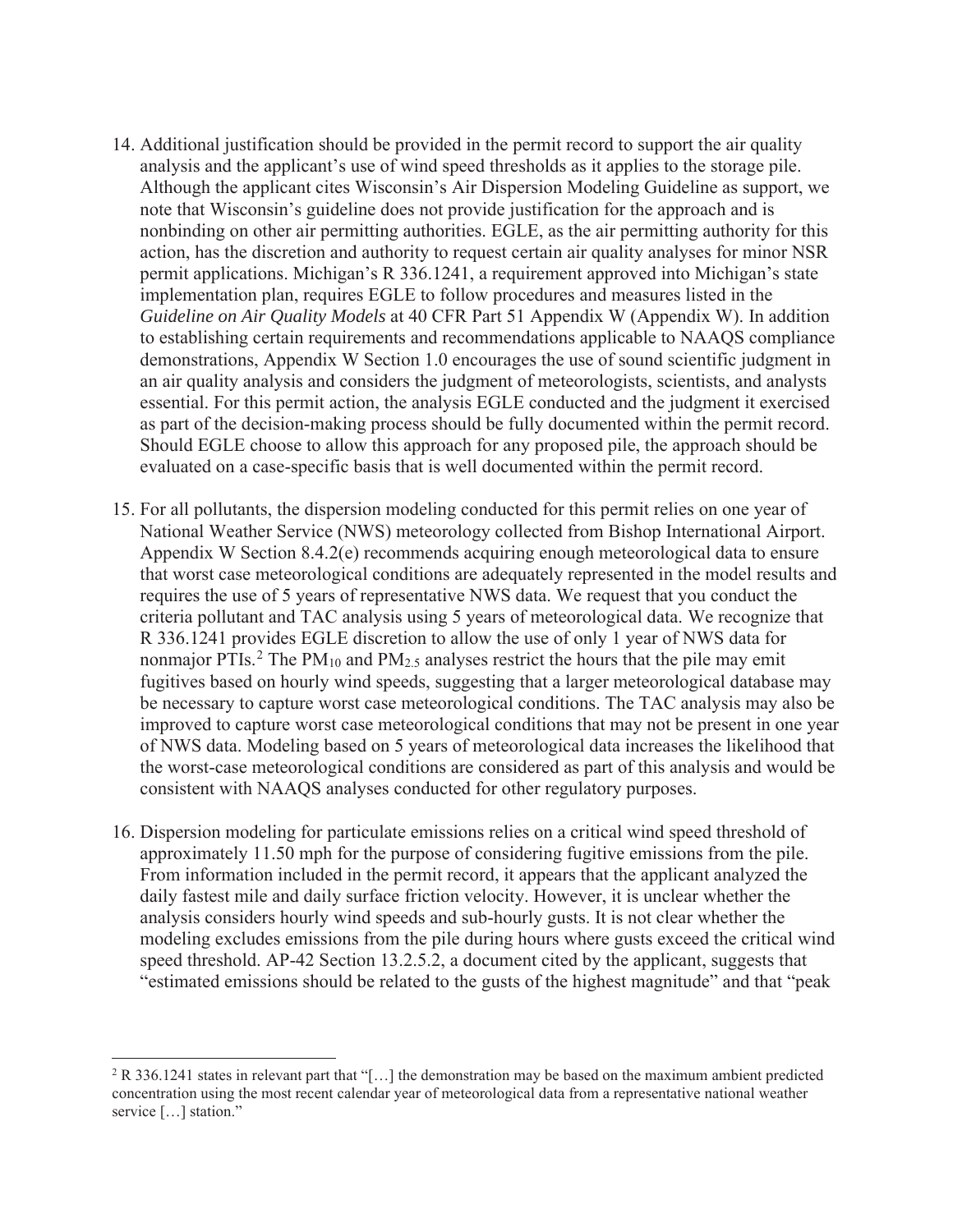winds can significantly exceed the daily fastest mile."<sup>3</sup> This suggests that gusts play a large role in fugitive dust emissions and should be evaluated as part of this analysis. The meteorology used in the modeling analysis is based on 1-minute National Weather Service (NWS) data, enabling an analysis of sub-hourly winds. We recommend that the applicant analyze the 1-minute data to determine whether certain hours contain sub-hourly gusts exceeding the critical wind threshold to further ensure that the analysis does not underestimate ambient  $PM_{10}$  and  $PM_{2.5}$  impacts.

- 17. The applicant cites several documents suggesting that the critical wind speed threshold for the pile is 12 mph. However, it is unclear whether and to what extent the stockpiles analyzed in each document are representative of the applicant's proposed pile. Although the information provided in each document may be helpful to estimate emissions for applicability purposes, it is less clear whether this information is sufficient to determine the critical wind threshold for the proposed stockpile. None of the documents appear to analyze asphalt plants in particular. Would the applicant's proposed pile contain material with the same particle size distribution as that analyzed within each cited document? Are there other asphalt plant pile parameters that may affect the critical wind speed threshold that are not reflected in the cited documents, such as moisture content or how well each pile is mixed? We recommend that the applicant evaluate the composition of the proposed pile to further justify whether the comparison is adequate. Lack of a case-specific analysis of the composition of the proposed pile at the source may understate fugitive particulate emissions from the pile, potentially underestimating the modeled impacts attributed to the pile.
- 18. It is not clear whether the modeling considered other activities that may generate fugitive emissions from the pile. The analysis offered by the applicant appears to focus solely on wind-blown emissions without considering how working the pile may affect the generation of fugitive particulate emissions. We recommend that the applicant address potential fugitive emissions that may be generated while the source works the pile and evaluate whether the current analysis adequately evaluates emissions generated at these times. The permit does not otherwise restrict the applicant from working the pile, suggesting that fugitive emissions associated with working the pile should be included as part of the analysis.
- 19. The modeling analysis excludes receptors within the proposed property line. Section 6.1.3.1 of the December 21, 2020 application states that the applicant will "prevent access to the property by the general public through a combination of fencing, berms, trees, and shrubs" around the property line. Given the lack of further detail in the application, it is unclear whether this combination of measures as stated within the application would be effective in precluding access to the land by the general public. Appendix W section 9.2.2 recommends the placement of receptors throughout the modeling domain. The December 2, 2019 Revised Policy on Exclusions from Ambient Air<sup>4</sup> states that receptors may be excluded over land owned or controlled by the stationary source "where the source employs measures, which may include physical barriers, that are effective in precluding access to the land by the

<sup>4</sup> The Revised Policy on Ambient Air is available online at https://www.epa.gov/sites/default/files/2019-12/documents/revised policy on exclusions from ambient air.pdf.

<sup>&</sup>lt;sup>3</sup> AP-42 Chapter 13.2.5 – Industrial Wind Erosion is available online at

https://www.epa.gov/sites/default/files/2020-10/documents/13.2.5 industrial wind erosion.pdf.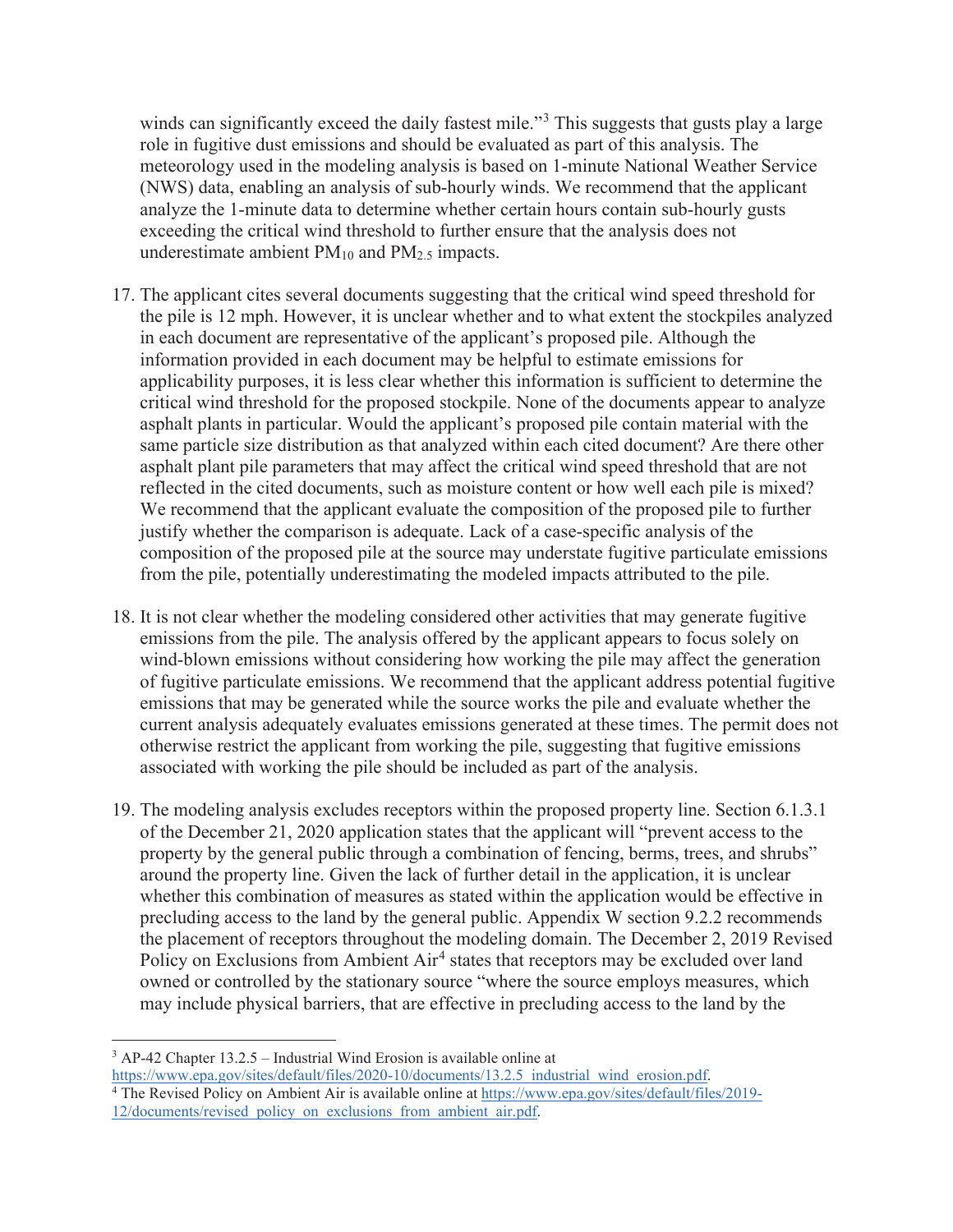general public." We recommend that the applicant identify where each proposed measure will be employed so that EGLE can evaluate whether the proposed measures effectively preclude the general public's access to land owned or controlled by the proposed source.

- 20. The proposed fugitive dust controls described by the applicant include "the presence of berms (approximately 7 feet tall), trees on top of those berms (approximately an additional 7 feet tall when planted), and the fence next to the berm." We support the implementation of berms and windbreaks to mitigate fugitive dust emissions from the source. However, neither the draft permit nor fugitive dust control plan requires the applicant to install and maintain berms, windbreaks, and covered piles to control fugitive dust emissions. We recommend that EGLE include enforceable permit conditions requiring the source to implement and maintain the selected fugitive dust control measures such as berms, windbreaks, and covered piles.
- 21. The TAC analysis uses the results of generic TAC modeling to estimate the TAC impacts in relation to the appropriate ITSL or IRSL. The generic TAC modeling result is based on modeled impacts from the drum dryer stack. Although most TAC emissions are emitted from the drum dryer stack, TACs are also emitted from the silo heater, silo filling and loadout processes, and the asphalt cement storage tank. We recommend that you consider modeling each process or emission unit that does not exhaust to the drum dryer stack to avoid underestimating TAC impacts. Dispersion characteristics may differ depending upon the process, potentially resulting in underestimated TAC impacts where a given process has worse dispersion characteristics than the drum dryer stack.
- 22. Although the NAAQS and PSD increment analysis considers the impact of fugitive emissions from several sources, it is unclear whether the TAC analysis considers fugitive emissions from similar sources. Are there any fugitive TAC emissions that should be considered as part of the TAC analysis? We suggest that you either revise the TAC analysis to include fugitive TACs not already considered or provide justification explaining why fugitive emissions do not need to be included in the analysis.
- 23. EUHMAPLANT SC II.4 limits recycled asphalt pavement (RAP) to a maximum of 50 percent on a monthly average. We recommend EGLE require compliance with this limit on a shorter-term basis than monthly (such as daily). We note that the draft permit requires the source to continuously monitor the RAP feed rate (see EUHMAPLANT SC VI.2), suggesting that the permittee would already collect data that can be used to determine compliance with the limit on a shorter-term basis. AP-42 section 11.1.1.3 suggests that RAP can be processed at ratios up to 50 percent with little or no observed effect upon emissions. AP-42 is silent with respect to emissions above the 50 percent ratio and does not differentiate between averaging times.
- 24. EUHMAPLANT SC I.4 through I.7 include a reference to footnote c. However, footnote c does not appear to be included within the emission limit table. We request that you specify footnote c or revise each special condition to remove the reference to this footnote.
- 25. EUHMAPLANT SC I.4 and I.6 each cite 40 CFR 52.21 (c) and (d) as an underlying applicable requirement. We recommend that you verify whether each special condition cites